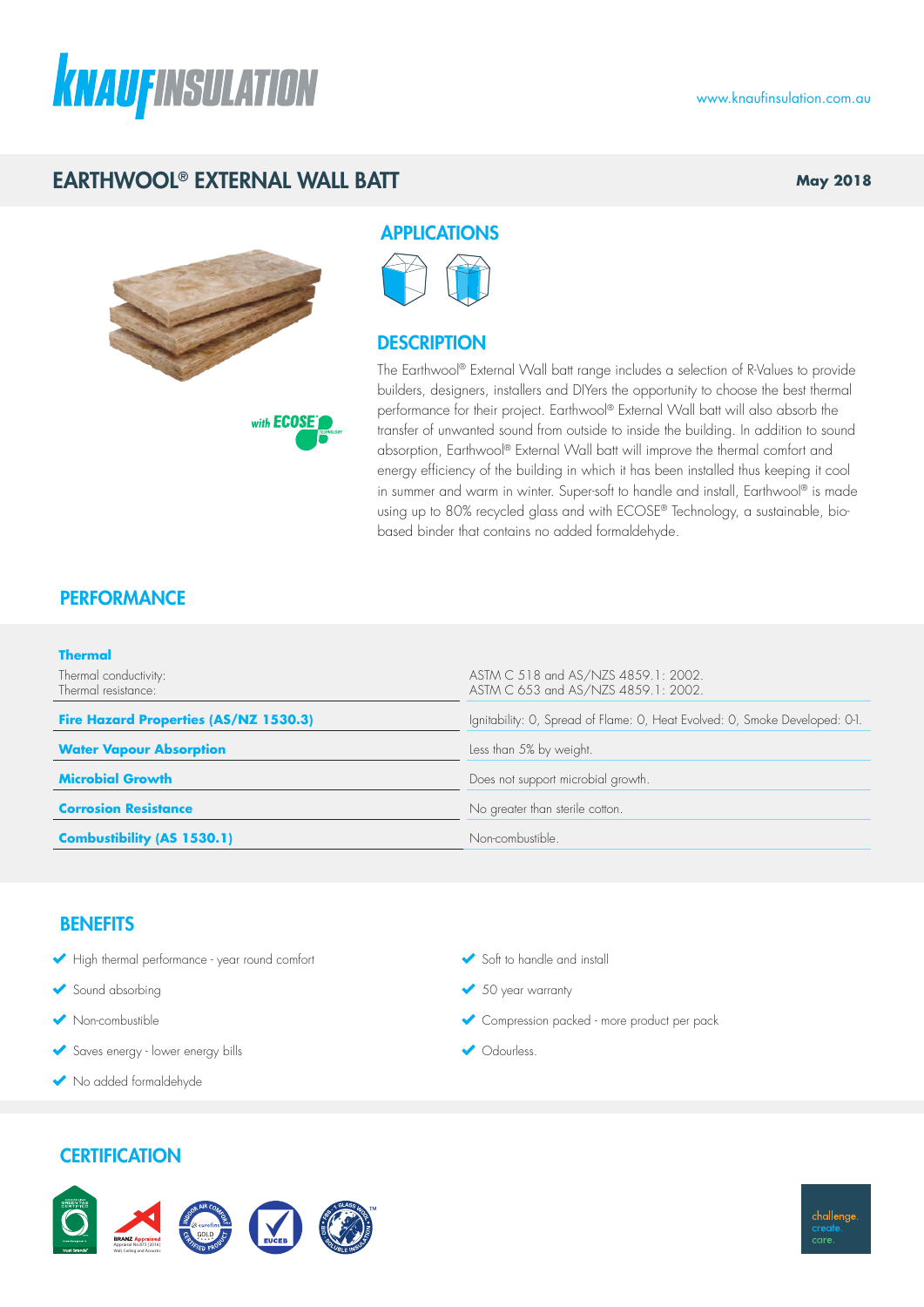

# EARTHWOOL® EXTERNAL WALL BATT **May 2018** May 2018

### ADDITIONAL INFORMATION

#### **Specification Compliance**

AS/NZS 4859.1: 2002 Materials used in the Thermal Insulation of Buildings, AS1530.1 Method of Fire Testing on Building Materials, AS1530.3 Early Fire Hazard Properties. Earthwool® External Wall batt will contribute to compliance with the Building Code of Australia (BCA) requirements.

#### **Specification Guide**

The wall insulation shall be Earthwool® External Wall batt R\*, \*mm thick, BRANZ appraised to meet the provisions of the BCA. The product will be noncombustible, CFC/HCFC free, zero ODP and GWP, Global GreenTag Cert™ Level A certified, glasswool insulation with high post-consumer recycled glass content and with ECOSE® Technology. It will be manufactured under Quality Assurance Standards ISO 9001:2008 and ISO 14001:2004 by Knauf Insulation and shall be installed in accordance with the instructions issued by them.

\*architect to insert details of products used.

#### **Bio-solubility**

The formulation used for Earthwool® insulation has been independently assessed to meet the requirements of the stringent Note Q standard (and is therefore consistent with the highest Australian and New Zealand industry standards), and also assessed by Knauf Insulation against the criteria of the Australian Safety and Compensation Council ASCC Approved Criteria for Classifying Hazardous Substances [NOHSC: 1008 3rd Edition]. As a result of this assessment, Earthwool® insulation is not classified as hazardous according to the NOHSC criteria.

#### **Environmental**

Earthwool® External Wall batt is free from CFCs, HCFCs and any other material with ozone depletion potential in the manufacture and content and represent no known threat to the environment. Earthwool® External Wall batts' manufacture has low impact on the environment and is classified as zero ODP and zero GWP.

#### **Proven Performance**

- Preferred by professional installers concerned with quality, appearance and productivity.
- Excellent acoustical properties reduce sound transmission in the home when properly installed.

#### **Durability**

• Earthwool® insulation is odourless, rot proof, non-hygroscopic, does not sustain vermin and will not encourage the growth of fungi, mould or bacteria.

#### **Superior Handling**

- Highly resilient insulation recovers quickly to full thickness for a snug fit and superior finished aesthetics.
- Consistent quality materials feel good, cut easily and install fast.
- Low dust for easier handling and increased productivity.

#### **Convenient Packaging, Easier Handling**

- Earthwool® External Wall batt is packaged in a strong, white poly bag that offers excellent protection from abuse, dust and moisture.
- Earthwool® External Wall batt packages feature easy to follow installation instructions.
- MasterBag insulation units (containing multiple packs) ensure reduced handling costs with improved compression more square metres per bag, more square metres per truck load, fewer trips to the job site and less warehouse space for storage.

#### **Superior Service and Support**

- Knauf Insulation is totally focused on providing first class customer service, producing high quality product and 'on time in full' deliveries.
- Knauf Insulation supports a professional network of distributors and re-sellers in order to service a growing insulation market.
- Knauf Insulation is committed to providing a comprehensive range of relevant sales and marketing literature and web-based technical information to support specifiers and customers.